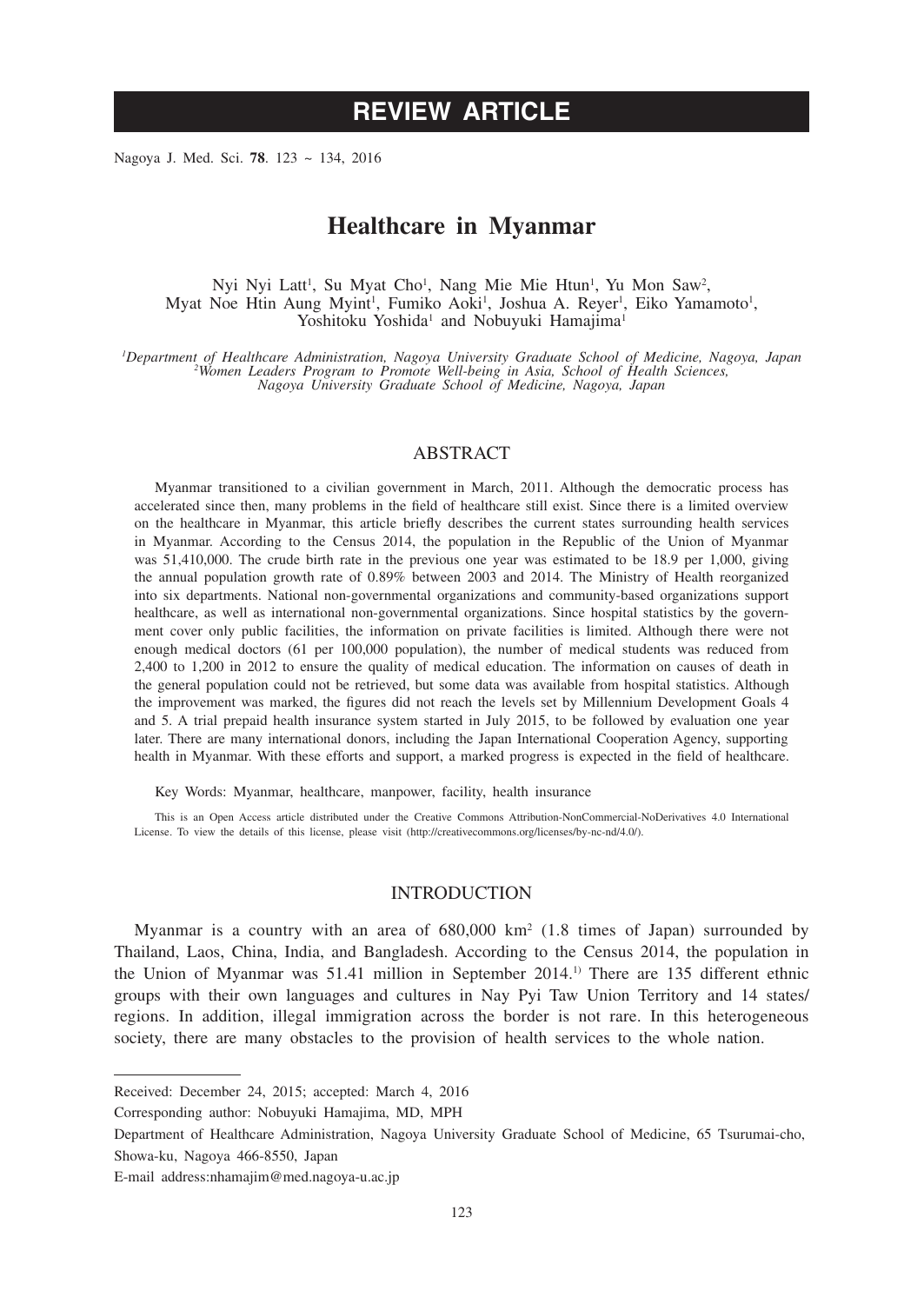The election of 2010 led Myanmar to a civilian government in March, 2011. Since then, the democratic process has accelerated, but there are many problems to be resolved in every field. In the field of healthcare, there are problems in maternal and child health, nutrition, infectious disease controls, tobacco controls, access to healthcare services, and quality of services.<sup>2-5)</sup>

This paper briefly describes the current situations of healthcare in Myanmar, based on sources available in English from the Internet, as well as scientific papers in English and Myanmar language newspapers reporting the recent changes. The main sources are the official website of Ministry of Health (MoH), Myanmar (http://www.moh.gov.mm) and the 2014 Myanmar Population and Housing Census (http://countryoffice.unfpa.org/myanmar/ census/). This article covers general information on population and birth rate, structure and function of MoH, healthcare facilities and professionals, health insurance, mortality, Millennium Development Goals (MDGs), and support from international donors.

## POPULATION AND BIRTH RATE

Accroding to the Myanmar Population and Housing Census 2014, the population in the Republic of the Union of Myanmar was 51,419,000 (24,821,000 males and 26,598,000 females) as of March 29, 2014, which includes an estimated population of 1,206,000. Yangon was the most populated area (7,355,000, 14.3%), and the capital, Nay Pyi Taw, had 1,158,000 (2.3%). According to the Union Report, 28.6% were aged under 15 years, 65.6% were aged 15 to 64 years, and  $5.8\%$  were aged 65 years.<sup>6)</sup> At the same time, another source, the World Factbook, reports that the estimated population for July in 2015 is 56,320,000; 26.1% for those aged 0–14 years,  $68.6\%$  for those aged 15–64 years, and 5.4% for those aged 65 years or over.<sup>7)</sup>

Based on the Census 2014, the government estimated that the crude birth rate in the previous one year was 18.9 per 1,000 population. The annual population growth rate was estimated to be 0.89% between 2003 and 2014.<sup>6</sup> Despite the government historically encouraging population growth and adopting a laissez-faire policy towards fertility in the past, $\frac{8}{3}$  fertility has been steadily falling. Myanmar's total fertility rate estimated by the Census 2014 was 2.29, which down from 6.1 in 1965.9) Fertility rates in the urban areas were low (1.7 in Yangon Region and 1.9 in Mandalay Region), and those in the surrounding regions were hovering just above replacement fertility (2.1 in Magway Region, 2.1 in Nay Pyi Taw Union Territory, 2.2 in Bago Region, 2.6 in Ayeyarwady Region, and 2.3 in Sagaing Region). Further away from the urban areas, the rates were relatively high (2.4 in Mon State, 2.7 in Shan State, 2.8 in Kachin State, 3.0 in Tanintharyi Region, 3.3 in Kayah State, 3.4 in Kayin State, and 4.4 in Chin State). While providing direct support to family planning in order to improve women's reproductive health, it has only been in the last 20 years that the government has taken actions with regards to fertility, seeking to maintain replacement-level fertility.<sup>10)</sup>

## ADMINISTRATIVE STRUCTURES

Myanmar healthcare systems have drastically evolved with recent changes of political and administrative systems. Although the healthcare systems are a mixture of public and private sectors both in the aspects of finance and supply, MoH remains the major provider of healthcare services. As shown in Fig. 1, there are 6 departments in the MoH, which facilitate all aspects of health for the whole population.<sup>11)</sup>

The Department of Public Health is mainly responsible for primary healthcare and basic health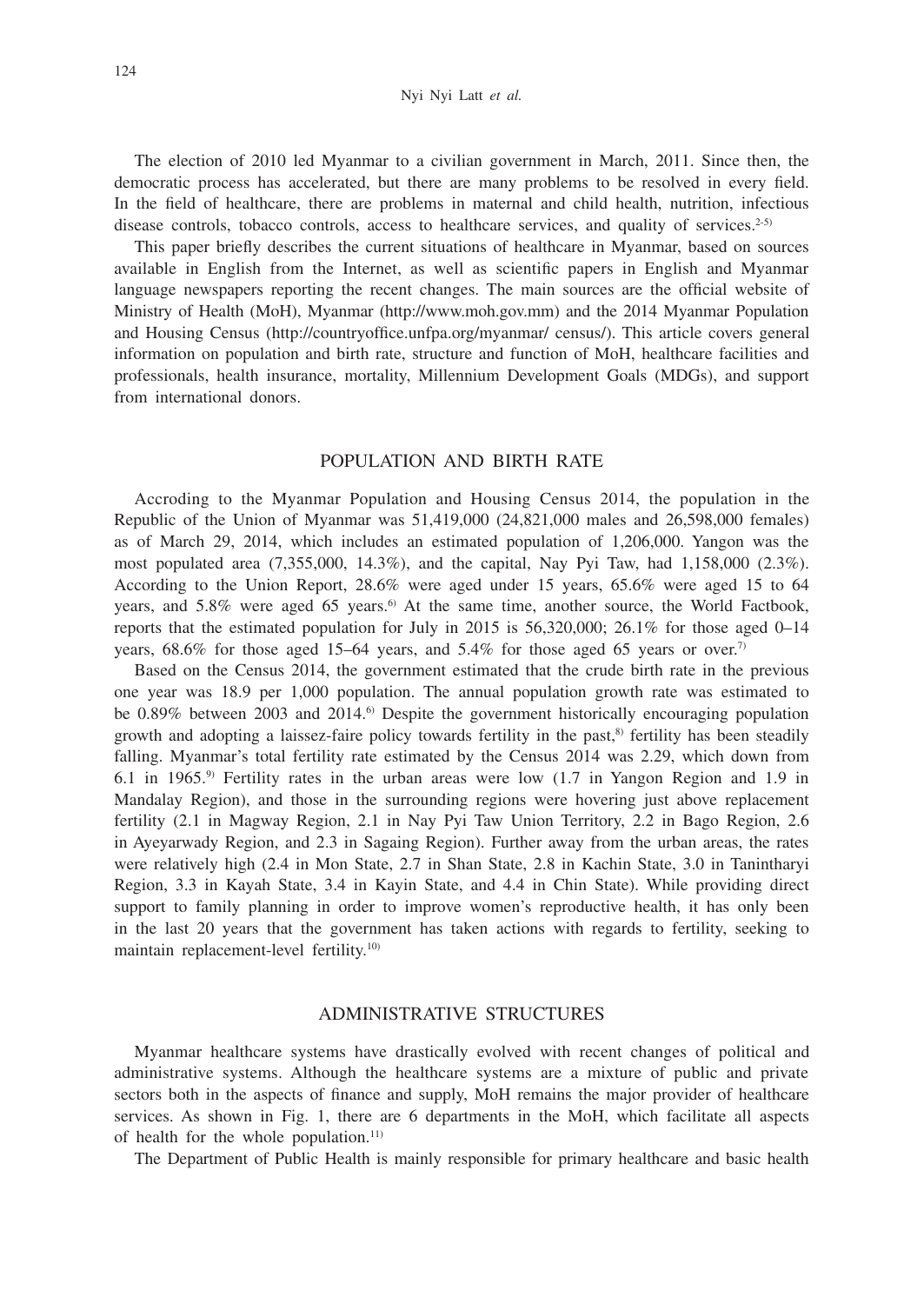

**Fig 1** Administrative structures supporting healthcare in Myanmar

services; nutrition promotion, environmental sanitation, maternal and child health, school health, and health education. The Disease Control Division and Central Epidemiology Unit under this Department cover prevention and control of infectious diseases, disease surveillance, outbreak investigations, and capacity building. The Department of Medical Services provides effective treatments and rehabilitation services. Curative services are provided by various categories of health facilities under the control of the Department. The Department of Health Professional Resource Development and Management is mainly responsible for training and production of all categories of health personnel, except for traditional medicine personnel, to attain equitable healthcare for the whole population. The Department of Medical Research conducts national surveys and research for evidence-based medicine and policy making. The Department of Food and Drug Administration ensures safe food, drugs and medical equipment, and cosmetics. The Department of Traditional Medicine is responsible for the provision of healthcare with traditional medicine, as well as training of traditional medicine personnel. There were 6,963 private traditional practitioners in 2014. Most of them were trained at the Institute of Traditional Medicine until 2001, and at the University of Traditional Medicine from 2002 onwards.

In line with the national health policy, non-governmental organizations such as the Myanmar Maternal and Child Welfare Association and the Myanmar Red Cross Society are taking a share of service provision. Nation-wide non-governmental origanizations, as well as locally acting community-based organizations and religion-based societies, also support and provide healthcare services.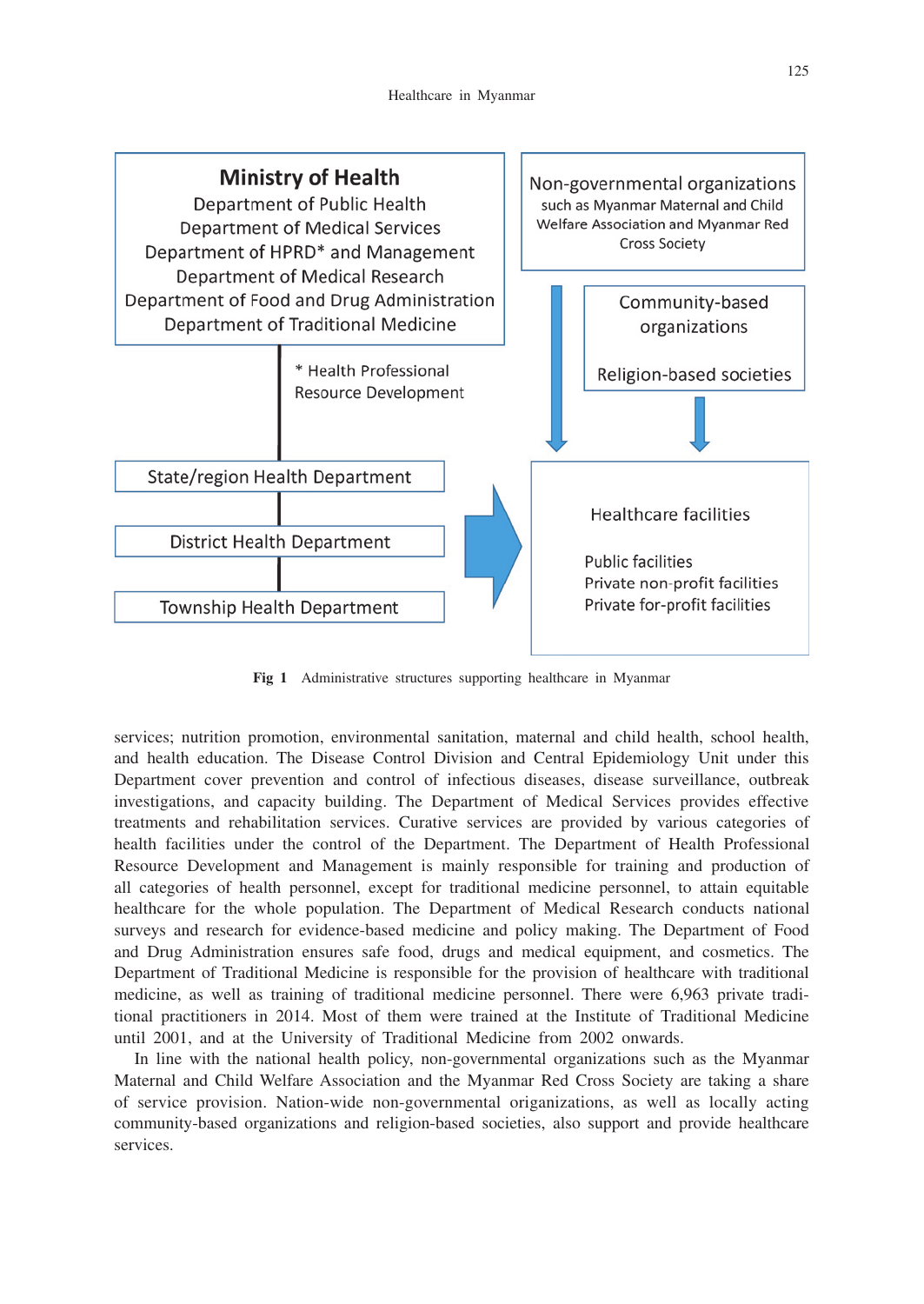## HEALTHCARE FACILITIES

Although there are substantial number of private facilities for the wealthy, the English documents concerning these are limited. In 2007 the government issued "The Law Relating to Private Health Care Services". Private Health Statistics 2015 by the Department of Medical Services reported that there were 193 private hospitals, 201 private specialist clinics, 3,911 private general clinics, and 776 private dental clinics. In Myanmar, many charity hospitals run by private sectors are operating for the poor. There are private non-profit clinics run by community-based organizations and religion-based societies, which also provide ambulatory care. Among them, some have developed to provide inpatient care in Nay Pyi Taw, Yangon, Mandalay, and other large cities in recent years, although the funding and provision of care were still fragmented. Since Hospital Statistics by the government covers only public facilities, $12$  the information on private facilities both for the rich and the poor is limited.

Public hospitals are categorized into general hospitals (up to 2,000 beds), specialist hospitals and teaching hospitals (100–1,200 beds), regional/state hospitals and district hospitals (200–500 beds), and township hospitals (25–100 beds). In rural areas, sub-township hospitals and station hospitals (16–25 beds), rural health centers (no beds), and sub-rural health centers (no beds) provide health services, including public health services.

Table 1 shows the number of public healthcare facilities in Myanmar in 2014.<sup>13</sup> There were 1,056 public hospitals with 56,748 beds in total. These facilities mainly provide curative and rehabilatitive services. There are 87 primary and secondary health centers, 348 maternal and child health centers, 1,684 rural health centers, and 80 school health teams. These facilities are mainly responsible for preventive services and public health activities. There are 16 traditional

| Facility                                         | Number         |  |  |
|--------------------------------------------------|----------------|--|--|
| Curative and rehabilitative services             | 1,056          |  |  |
| General hospitals (up to 2,000 beds)             | $\overline{4}$ |  |  |
| Specialist/teaching hospitals $(100-1,200$ beds) | 50             |  |  |
| Regional/state/district hospitals (200-500 beds) | 55             |  |  |
| Township hospitals (25–100 beds)                 | 330            |  |  |
| Station hospital (16–25 beds)                    | 617            |  |  |
| Preventive and public health services            | 2,199          |  |  |
| Primary and secondary health centers             | 87             |  |  |
| Maternal and child health centers                | 348            |  |  |
| Rural health centers                             | 1,684          |  |  |
| School health teams                              | 80             |  |  |
| Traditional medicine                             | 259            |  |  |
| Traditional medicine hospitals                   | 16             |  |  |
| Traditional medicine clinics                     | 243            |  |  |

**Table 1** Public health facilities in Myanmar, 2014

Data from Health in Myanmar 201413)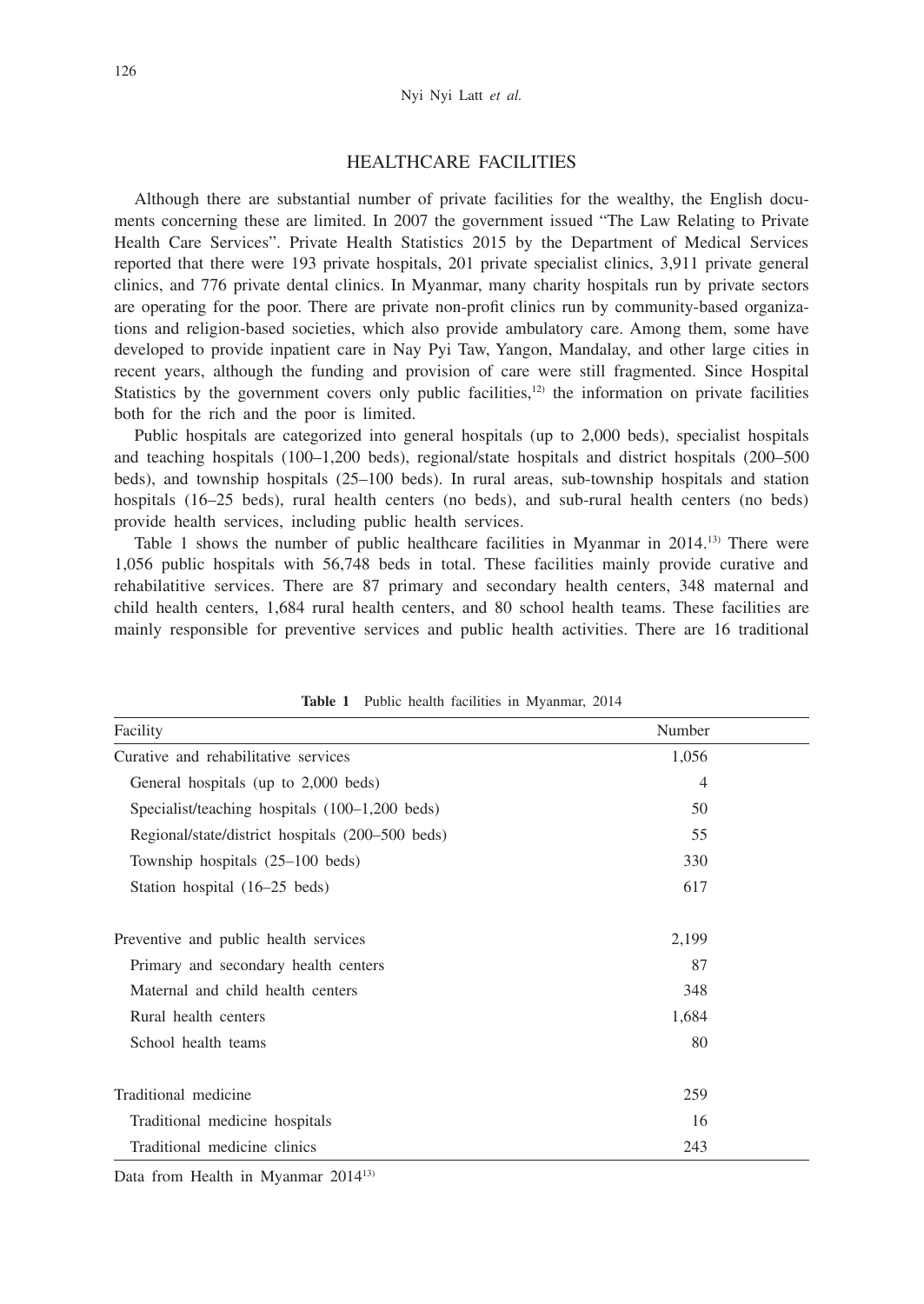medicine hospitals and 243 traditional medicine clinics.13)

The Ministries of Defense, Railways, Mines, Industry, Energy, Home and Transport also provide healthcare for their employees and families with their own medical facilities and budget.11)

## HEALTHCARE PROFESSIONALS

#### *1) Current manpower*

The numbers of healthcare professionals are shown in Table 2.13) Classification of public sector or private sector was available only for medical doctors, dentists, and traditional medical practitioners. Some of the public professionals also work at private facilities, while those categorized as private sector work only in private facilities.

Almost 70% of the population resides in rural areas. Basic health staff are the main health care providers for them. Generally, one rural health center (RHC) has four sub-centers. The staff is made up of one public health supervisor grade I at the RHC, four public health supervisors grade II (one at each sub-center), five midwives (one at the RHC and one at each sub-center), one lady health visitor at the RHC, and one health assistant at the RHC. The basic health staff is responsible for maternal and child health (clinic or homecare), school health, nutritional promotion, immunization, community health education, environmental sanitation, disease surveillance

| <i>riearcheare</i> proressionano in 112 januar |             |             |             |  |  |  |  |
|------------------------------------------------|-------------|-------------|-------------|--|--|--|--|
| Professionals                                  | $2009 - 10$ | $2011 - 12$ | $2013 - 14$ |  |  |  |  |
|                                                | $\mathbf N$ | N           | N           |  |  |  |  |
| Medical doctor                                 | 24,536      | 28,077      | 31,542      |  |  |  |  |
| Public*                                        | 9,728       | 11,675      | 13,099      |  |  |  |  |
| Private                                        | 14,808      | 16,402      | 18,443      |  |  |  |  |
| Nurse                                          | 24,242      | 26,928      | 29,532      |  |  |  |  |
| Midwife                                        | 19,051      | 20,044      | 21,435      |  |  |  |  |
| Pharmacist**                                   | 1,998       | 2,405       | 2,553       |  |  |  |  |
| Medical technologist**                         | 2,085       | 2,458       | 2,604       |  |  |  |  |
| Dentist                                        | 2,308       | 2,770       | 3,219       |  |  |  |  |
| Public*                                        | 703         | 774         | 782         |  |  |  |  |
| Private                                        | 1,605       | 1,996       | 2,437       |  |  |  |  |
| Dental nurse                                   | 262         | 316         | 357         |  |  |  |  |
| Traditional medical practitioner               | 6,627       | 6,752       | 6,963       |  |  |  |  |
| Public*                                        | 890         | 885         | 1,048       |  |  |  |  |
| Private                                        | 5,737       | 5,867       | 5,915       |  |  |  |  |
| Lady health visitor                            | 3,278       | 3,371       | 3,467       |  |  |  |  |
| Health assistant                               | 1,845       | 1,893       | 2,062       |  |  |  |  |
| Health supervisor                              | 2,174       | 2,330       | 5,650       |  |  |  |  |

**Table 2** Healthcare professionals in Myanmar

Data from Health in Myanmar 201413)

\* Includes those who had a part time job in private factilities.

\*\* Data from an unpublished source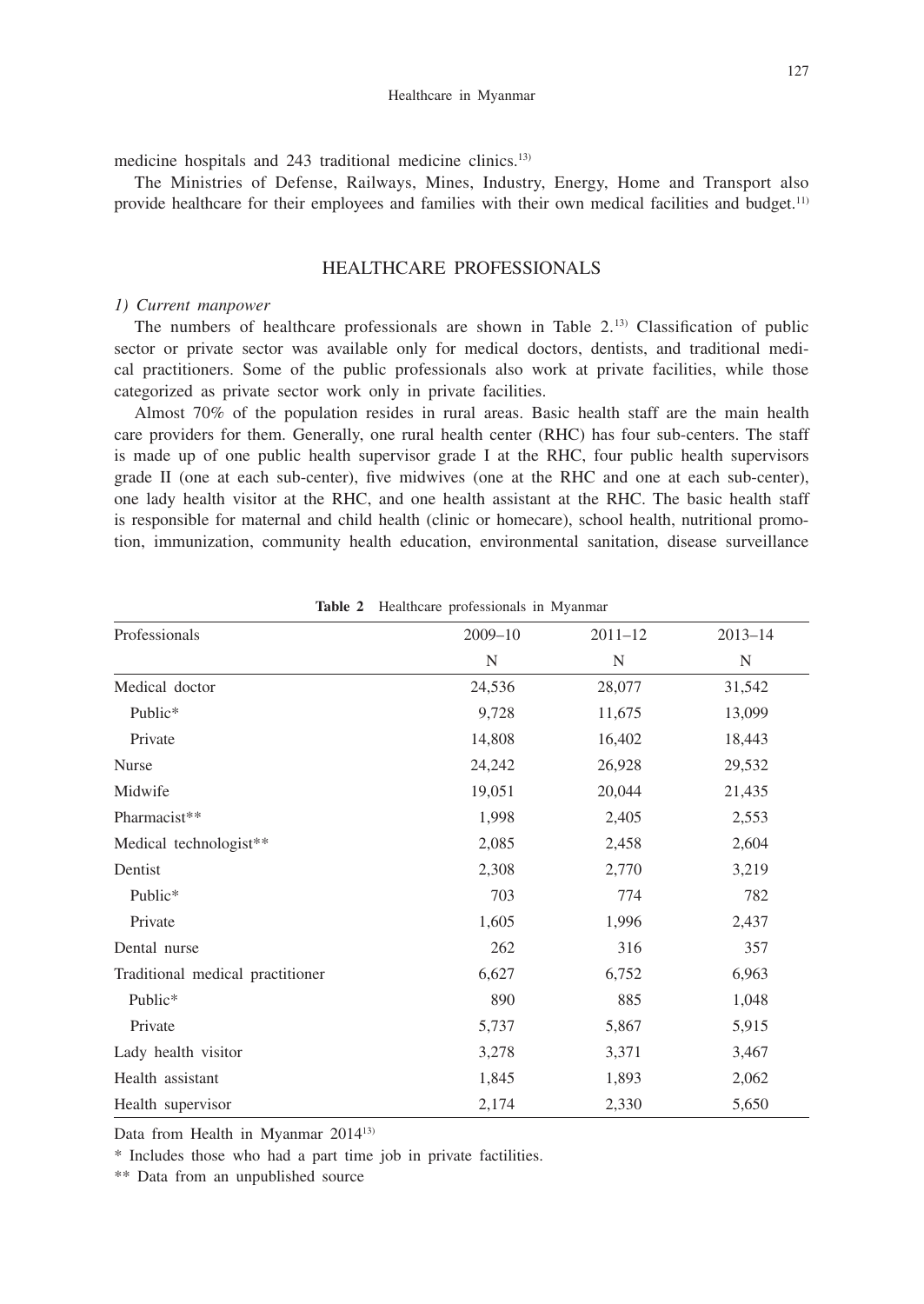and control, treatments of common illnesses, referral services, birth and death registration, and training of volunteer health workers (community health workers and auxillary midwives). These health workers face many challenges in their effort to reach out to the remote villages, with meager resources and support.

According to World Health Organization (WHO) health statistics, in 2013–2014 the number of doctors, nurses and midwives, and dental surgeons per 100,000 population in Myanmar were 61, 100, and 7, respectively, while in South-East Asia as a whole there were 59, 153, and 10, respectively.14) Despite an increase in health workforce, there is an uneven spread of skillful health workers between urban and rural areas.

#### *2) Education for healthcare professionals*

The MoH, Ministry of Education, and Ministry of Defence are responsible for the training and production of different categories of health workforce for the whole population. There is no private medical university in Myanmar. Under the MoH and Ministry of Education, health professionals are being produced by 15 universities and 46 nursing and midwifery training schools. There are a medical school and an allied university under the Ministry of Defence. Currently, 39 doctorate courses, 12 PhD courses, 47 master courses, and 12 diploma courses are provided in medical and allied universities.<sup>13)</sup>

To produce qualified medical doctors, the 9th Medical Education Seminar agreed to reduce the annual student intake of four medical schools from 2,400 to 1,200 (300 in each university) in 2012 and thereafter. Meanwhile, a new medical school was opened recently in Taung-Gyi, the capital city of Southern Shan State (150 students in 2015). In addition, the study period of medical students was extended from 6 years to 7 years.15) For capacity building, candidates from different disciplines have been selected and sent for oversea training in the courses for PhDs, master's degrees, and other diplomas, as well as for short term training. Medical doctors, dental surgeons, and nurses must join the civil service in order to pursue postgraduate degrees. In Myanmar, the following examinations have been held with the close collaboration of Royal Colleges of the United Kingdom: Membership of the Royal Colleges of Physicians (MRCP), Membership of the Royal College of Surgeons (MRCS), Membership of the Royal College of Paediatrics and Child Health (MRCPCH), and Membership of the Royal College of Obstetricians and Gynaecologists (MRCOG).15)

Under the Department of Traditional Medicine, the University of Traditional Medicine was established in 2001, providing bachelor's and master's degrees. The bachelor's degree is a five-year course, including one-year internship. The curriculum covers traditional medicine, as well as the basic science of western medicine. The yearly intake is about 100 candidates. The University had already produced 1,139 graduates. In the year 2012, the University opened a Master of Myanmar Traditional Medicine course and Bachelor of Myanmar Traditional Medicine bridge course.16)

#### *3) Employment*

Previously, the members of the public sector health workforce were hired as civil servants by the central government's Union Civil Service Board (UCSB). The employment rules and regulations were applied for all public health facilities. At present, the health workforces are recruited not only by UCSB but also by the state/region governments. In addition, they are hired with the civil servant benefits such as permanent contracts, career advancement, opportunities for postgraduate medical education, and so on. In Myanmar, the MoH is the key player in public sectors for the production, utilization, and governing of the health workforce.

Private sectors are more flexible in their employment systems. The recruitment systems and the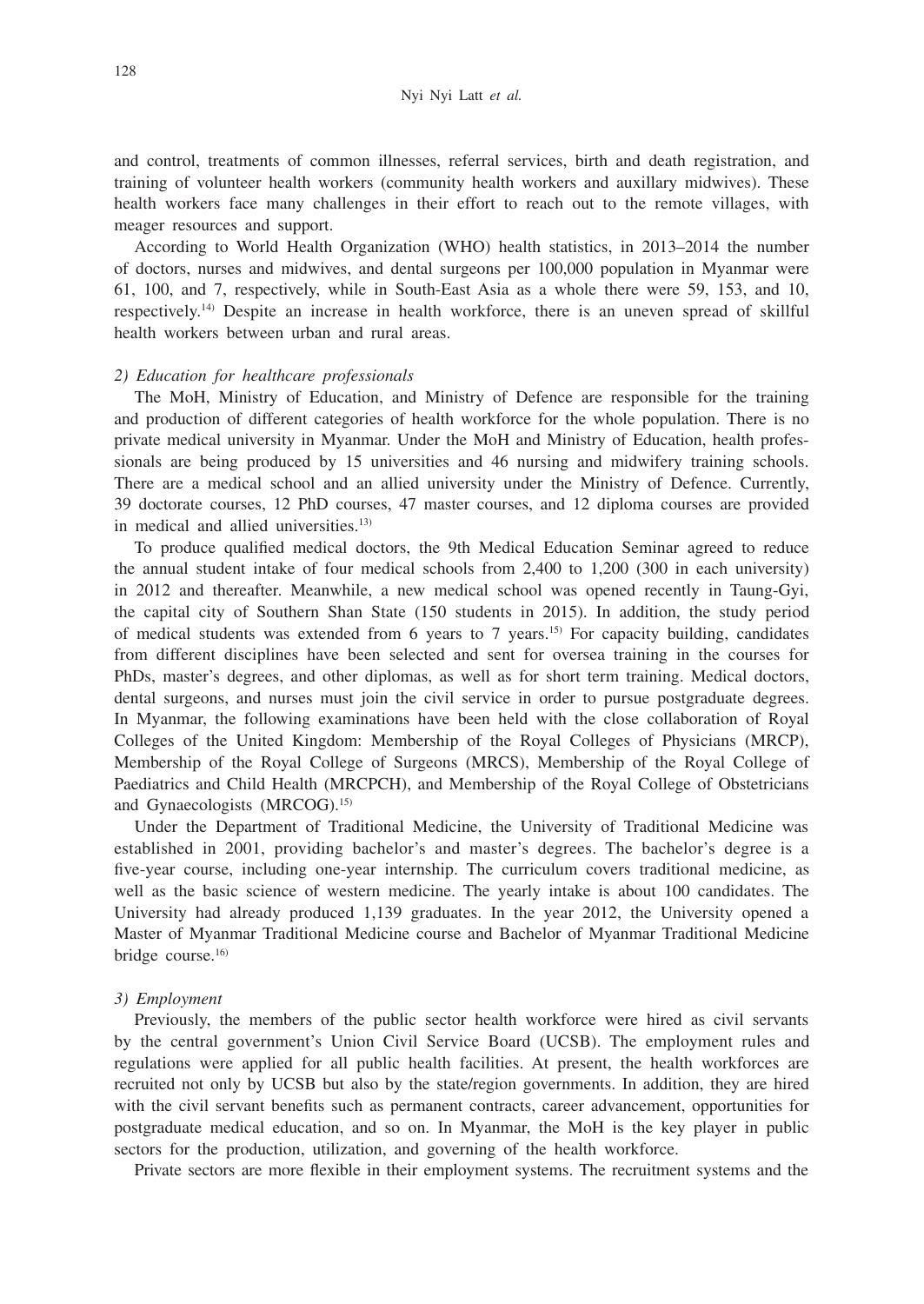benefit packages offered to the health workforce are designed at each health facility. Compared to public health facility employment, private health facility employment is more attractive in terms of being located in urban areas, offering a higher salary, and providing better working conditions, although there are disadvantages in terms of postgraduate medical education.

## **MORTALITY**

Although reporting systems based on ICD 10 exist, $17$  the mortality data are not completely available. Accordingly, the mortality rate of each cause of death cannot be calculated, but the percentages of causes of death are obtainable from hospitals.<sup>12,13,18</sup> Table 3 shows the frequent causes of death reported from public hospitals, $12$  which do not reflect all death, such as death outside of hopitals. In addition, the percentages may change according to the method of disease grouping. The figures should be interpreted carefully. The most frequent diseases in Table 3 are infection and parasitic diseases (22.5%), followed by circulatory diseases (17.1%) and deaths at perinatal period (12.3%). Since the age distribution of the deceased patients in hospitals is not described in the document, comparison of the percentages with those in a general population is not possible. Age-specific mortality by cause is not available.

| Group         | Causes                                                              | Males      | Females    | Total      |  |  |
|---------------|---------------------------------------------------------------------|------------|------------|------------|--|--|
| basic<br>code |                                                                     | $n=18,303$ | $n=12,239$ | $n=30,542$ |  |  |
| $001 - 057$   | Certain infection and parasitic diseases                            | 23.0       | 21.9       | 22.5       |  |  |
| 143–164       | Diseases of the circulatory diseases                                | 16.2       | 18.4       | 17.1       |  |  |
| $245 - 253$   | Certain conditions originating in the perinatal period              | 11.9       | 12.8       | 12.3       |  |  |
| 271-289       | Injury, poisoning and certain other consequences of external causes | 13.8       | 8.7        | 11.8       |  |  |
| $165 - 179$   | Diseases of respiratory system                                      | 8.0        | 9.4        | 8.6        |  |  |
| 180-197       | Diseases of digestive system                                        | 9.7        | 4.7        | 7.7        |  |  |
| 267–270       | Symptoms, signs, and abnormal clinical and laboratory findings      | 4.1        | 5.2        | 4.5        |  |  |
| 058-096       | <b>Neoplasms</b>                                                    | 4.0        | 4.7        | 4.3        |  |  |
| $211 - 233$   | Diseases of genitourinary system                                    | 2.2        | 3.1        | 2.6        |  |  |
| 120–129       | Diseases of the nervous system                                      | 2.3        | 2.5        | 2.4        |  |  |

Table 3 Top 10 grouped causes of mortality in percent by sex from hospital reports, in 2012, Myanmar

\* Data from page 48 in Annual Hospital Statistics Report 201212)

## MILLENNIAUM DEVELOPMENT GOALS

The United Nations Millennium Declaration was signed by 189 countries in 2000, which was translated into eight MDGs by 2015 for development and poverty eradication. Myanmar is one of the signatories for the MDGs. MDGs 4, 5, and 6 are on health, and related to each other. However, the achievements of these health-related MDGs are not uniform, based on limited data reported. $3)$ 

MDG 4 is on the reduction of child mortality by two-thirds between 1990 and 2015, based on three indicators: under-five mortality rate (U5MR), infant mortality rate (IMR), and proportion of 1 year-old children immunized against measles. Myanmar has shown moderate progress in this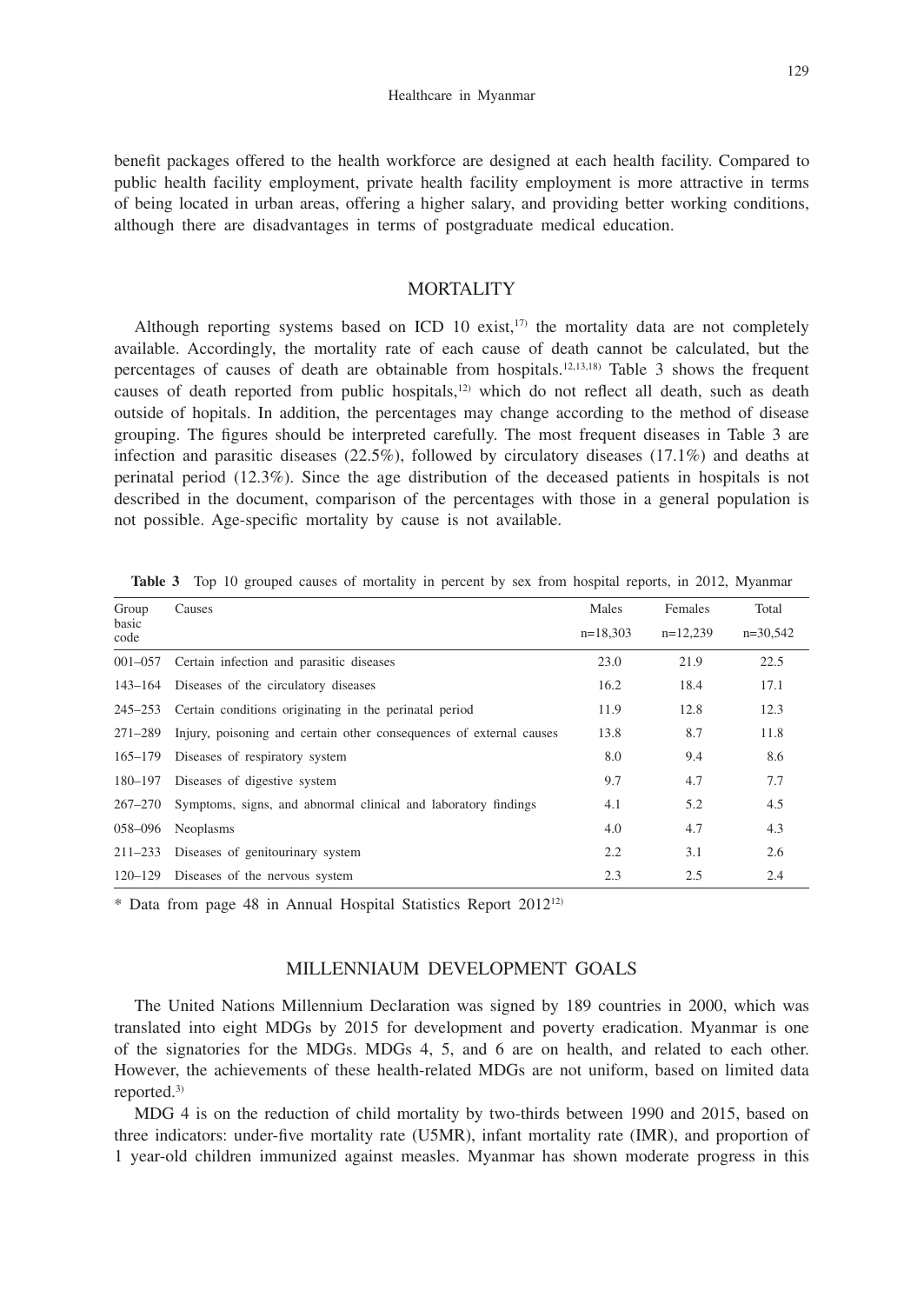goal. The U5MR is trending downwards, falling from 106 per 1,000 live births in 1990 to 79 in 2000 and 52 in 2012. The IMR has also fallen in the past ten years from 79 in 1990 to 41 in 2012.<sup>19)</sup> The coverage of measles immunization among 1-year-old children was  $86.0\%$  in 2013.<sup>20)</sup>

MDG 5 on maternal health encompasses two targets: to reduce the maternal mortality ratio (MMR) by three quarters between 1990 and 2015, and to achieve universal access to reproductive health by 2015. Indicators for the latter include the proportion of births attended by skilled health personnel, the contraceptive prevalence rate, the adolescent birth rate, antenatal care coverage, and unmet need for family planning. In Myanmar, the national MMR has declined from 520 per 100,000 live births in 1990, to 200 per 100,000 live births in 2013.21) Overall, a slow upward trend in maternal health indicators was observed from 1990 to 2010 in Myanmar, though information on some indicators was unavailable. The proportion of skilled birth attendance in 2007 was  $64.1\%$ , reaching  $72.0\%$  in 2013.<sup>21)</sup> The rate of antenatal care coverage of at least one visit in 2008–2012 was 83.1%. Regarding antenatal care, coverage of at least four visits was 73.4% in 2008–2012.19) The prevalence of married women in Myanmar using any sort of contraceptive method has also been increasing gradually; yet rates of contraception use remain relatively low, lagging behind those observed in many other countries. The percentage of currently married women using any contraceptive method was 16.8% in 1991, 37.0% in 2001, and 41.0% in 2007.22,23)

MDG 6 is the control of the "big three" infectious diseases; HIV/AIDS, malaria, and tuberculosis (TB). Among the health-related MDGs, MDG 6 is the only one for which targets have already been reached or are on track to be achieved by 2015 in Myanmar. HIV prevalence in the general population aged 15–49 years has stabilized at  $0.6\%$ <sup>20)</sup> Among the most-at-risk groups, such as men who have sex with men, female sex workers, and injecting drug users, HIV prevalence rates have significantly declined. However, HIV prevalence among newly diagnosed TB patients has fluctuated around the 10% level. Meanwhile, anti-retroviral therapy coverage among people with advanced HIV infection in Myanmar was still inadequate, at only 24.0% in 2010.

Regarding the MDG 6 targets for malaria incidence reduction, reductions in malaria morbidity and mortality have been observed in Myanmar since the introduction of the rapid diagnostic test and artemisinin-based combination therapy. From 1990 to 2010, morbidity fell from 24.4 per 1,000 to 11.7 per 1,000, while mortality declined from 12.6 per 100,000 to 1.3 per 100,000.24) In spite of progress in combating malaria, it remains a major public health problem in Myanmar because of climate and ecological changes, population migration, development of multi-drug resistant *P. falciparum* parasite, the rise of insecticide-resistant vectors, and changes in the behaviour of malaria vectors. Two-thirds of the population still live in malaria-endemic area and malaria remains a leading cause of morbidity and mortality.<sup>24)</sup> As in the other parts of the world, the use of insecticide-treated nets (ITNs) has helped to reduce malaria-related morbidity and mortality in Myanmar, but the total population covered by ITNs was only 4 million in 2011.24) However, data were not available on the percentage of children under 5 years sleeping under ITNs and the percentage of children under 5 years with fever who received treatment with any antimalaria drug.

Regarding TB control, appreciable progress has been made in Myanmar as measured in both case detection and treatment success rates. TB case detection rate increased from 8.0% in 1990 to 71.0% in 2010, and TB treatment success rates rose from 77.0% in 1994 to 85.0% in 2009.<sup>24)</sup> Deaths due to TB among HIV-negative people has also been reduced from 110 per 100,000 in 1990 to 41 per 100,000 in 2010.24)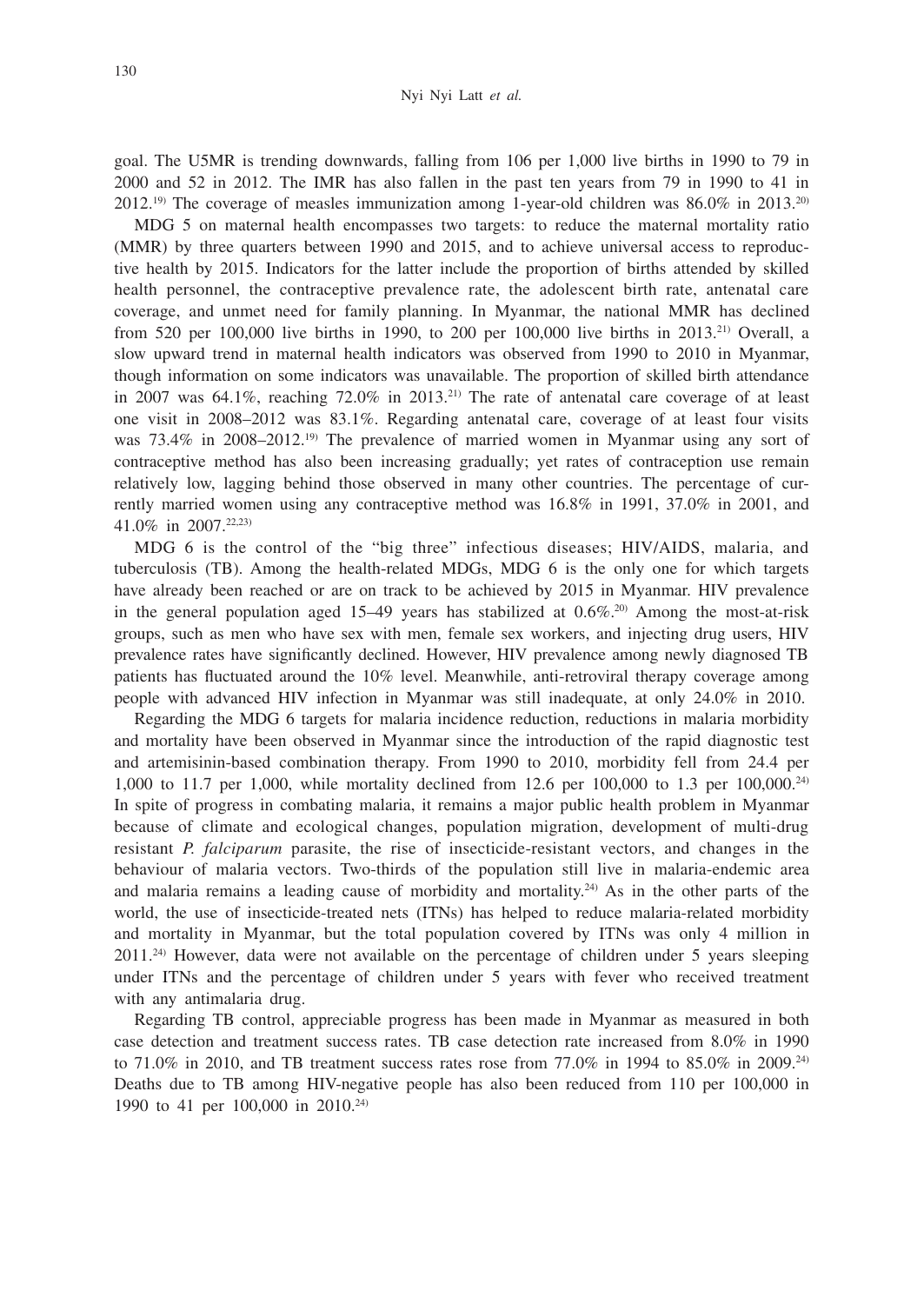#### 131

## HEALTH COST PAYMENT AND INSURANCE

In Myanmar, health insurance was only provided for government employees by the government, and for employees of international organizations by private health insurance. Government expenditure on healthcare in Myanmar was 3.4% of general government expenditure in 2014–2015. Although financial allocation to the health sector and education sector has been increased, the percentage of out-of-pocket expenditures was still high.25)

Very recently, Myanmar government officially announced that the nation-wide health insurance policies would go on sale for the first time under a one-year trial as of July 1, 2015.<sup>26)</sup> State-owned Myanmar Insurance and 11 private domestic companies will offer identical policies, with customers able to buy between one to five units of coverage (one unit costs approximately 50 USD), with a single unit providing the most basic level of coverage. Myanmar citizens and foreign nationals residing in the country who are aged 6 to 65 years and in good health can buy the insurance. Insurers will pay approximately 15 USD per day of hospitalization per unit. A policy holder may receive 30 days worth of hospitalization costs per year. If a policy holder dies in hospital, their designated beneficiary will receive approximately 1,000 USD per unit of insurance in compensation.<sup>26)</sup>

Outside of the health insurance, Myanmar has a social security system called "the Social Security Scheme", run by the Social Security Board under the Ministry of Labour, Employment and Social Security.

## INTERNATIONAL DONORS' SUPPORT OF HEALTHCARE

The main international organizations providing technical and financial assistances to promote the health status of Myanmar people are the WHO, the United Nations Children's Fund (UNI-CEF), the United Nations Development Programme (UNDP), the United Nations Population Fund (UNFPA), the Japan International Cooperation Agency (JICA), the Asia Development Bank (ADB), the World Bank, and the Three Millennium Development Goal (3 MDG) Fund. The United Nations Office on Drugs and Crime (UNODC), the United States Agency for International Development (USAID), the Australian AID, the United Kingdom Department of International Development (DFID), the Korea International Cooperation Agency (KOICA), and the Thailand International Cooperation Agency (TICA) also play certain roles in the support of healthcare systems in Myanmar.

In addition, 57 international non-governmental organizations working in Myanmar, as well as national non-governmental organizations such as the Myanmar Women's Affairs Federation (MWAF) and the Myanmar Red Cross Society, are listed in a governmental report.11) The list includes five Japanese organizations; the Japan Heart, the Japanese Organization for International Cooperation in Family Planning (JOICFP), the Japan International Medical Cooperation Organization (JIMCO), the Peoples' Hope Japan, and the Save the Children Japan.

## JICA PROJECTS IN THE FIELD OF HEALTH

JICA is the executing agency of Japanese Official Development Assistance (ODA). The ODA is broadly divided into two systems. One is bilateral assistance, which is given directly to recipient countries from Japan. The other is multilateral assistance, which is provided through international organization such as the World Bank, the United Nations Development Programme, the WHO, and so on. JICA has the responsibility of bilateral assistance in the form of Technical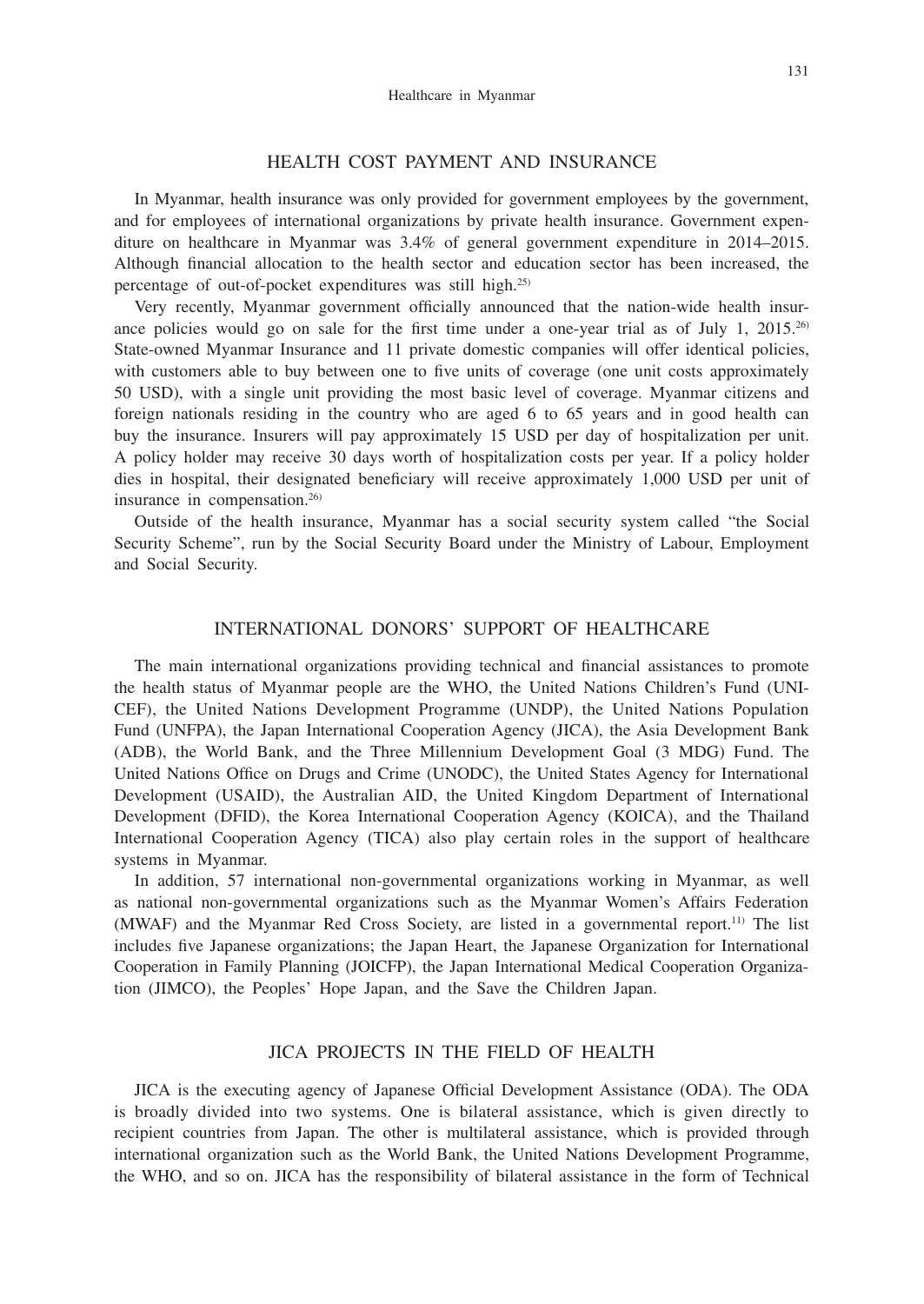Cooperation, Japanese ODA Loans and Grand Aid.27) All of JICA's assistance is carried out in principal under the international agreement between each recipient government and the Japanese government. Japan ODA began in 1954 as part of post-war reparations, and JICA was established in 1974.27-29) The ODA budget has increased in line with Japanese economic growth. In 1989, Japan became the number one donor by amount of ODA. In 2014, Japan was the fifth largest donor in the world.27,30)

Japan ODA is based on three basic policies, which are "contributing to peace and prosperity through cooperation for non-military purposes", "promoting human security", and "cooperation aimed at self-reliant development through assistance for self-help efforts". Japan considers ODA as "investment in the future", which secures the development and prosperity of the world as a whole, including Japan.<sup>27,28,31)</sup> In the field of health, the international community, including Japan, has been working together to achieve the health-related MDGs. In 2013, Japan formulated "Japan's Strategy on Global Health Diplomacy", which positions global health issues as a priority for Japan's diplomacy. It also sets policies for the private and public sectors to work together on the purpose of improving global health.

In February 2015, Japan revised the ODA charter, which was decided as the foundation of Japan's ODA policy in 1992 and revised in 2003. The new charter was named the "Development Cooperation Charter", and contains a broader sense of cooperation. The world is globalizing politically and economically, which makes development issues more diverse and challenging.<sup>28,29)</sup> Japan is trying to expand the scope of traditional ODA and invent synergetic effects with other funds like local authorities or private companies.<sup>31)</sup>

In Myanmar, JICA has been working on promotion of social participation by the deaf community. Through this project, a standard of sign language was decided and sign language teachers were fostered. Today, sign language teachers have become instructors and are teaching others to increase the number of sign language interpreters.28) JICA has been working on a variety of healthcare projects in Myanmar since 2000. The projects include projects related to healthcare system preparation and reinforcement, infection control projects like HIV/AIDS, TB, malaria and others, maternal and children's healthcare projects and projects related to traditional or alternative medicine.

#### RECOMMENDATIONS

There seems to be two important views: one for Myanmar government and the other for international donors. The former suggests an increase in fund allocation to public healthcare services, which will not only expand the services, but also improve the quality of health services. Generally speaking, the larger amount of services causes reduction of the cost per service, improving skills for services.

The latter suggests tighter networks among the donors. Networks may reduce the overlapping functions of the donors, avoiding duplicated donations. The civilian government can allow the donors to discuss the healthcare systems more openly one another.

#### **CONCLUSION**

This paper briefly describes the current situations of various aspects of healthcare in Myanmar, based on the most up-to-date data sources. Although the health conditions in Myanmar have been improving as exemplified by MDGs, there is a serious lack of facilities and healthcare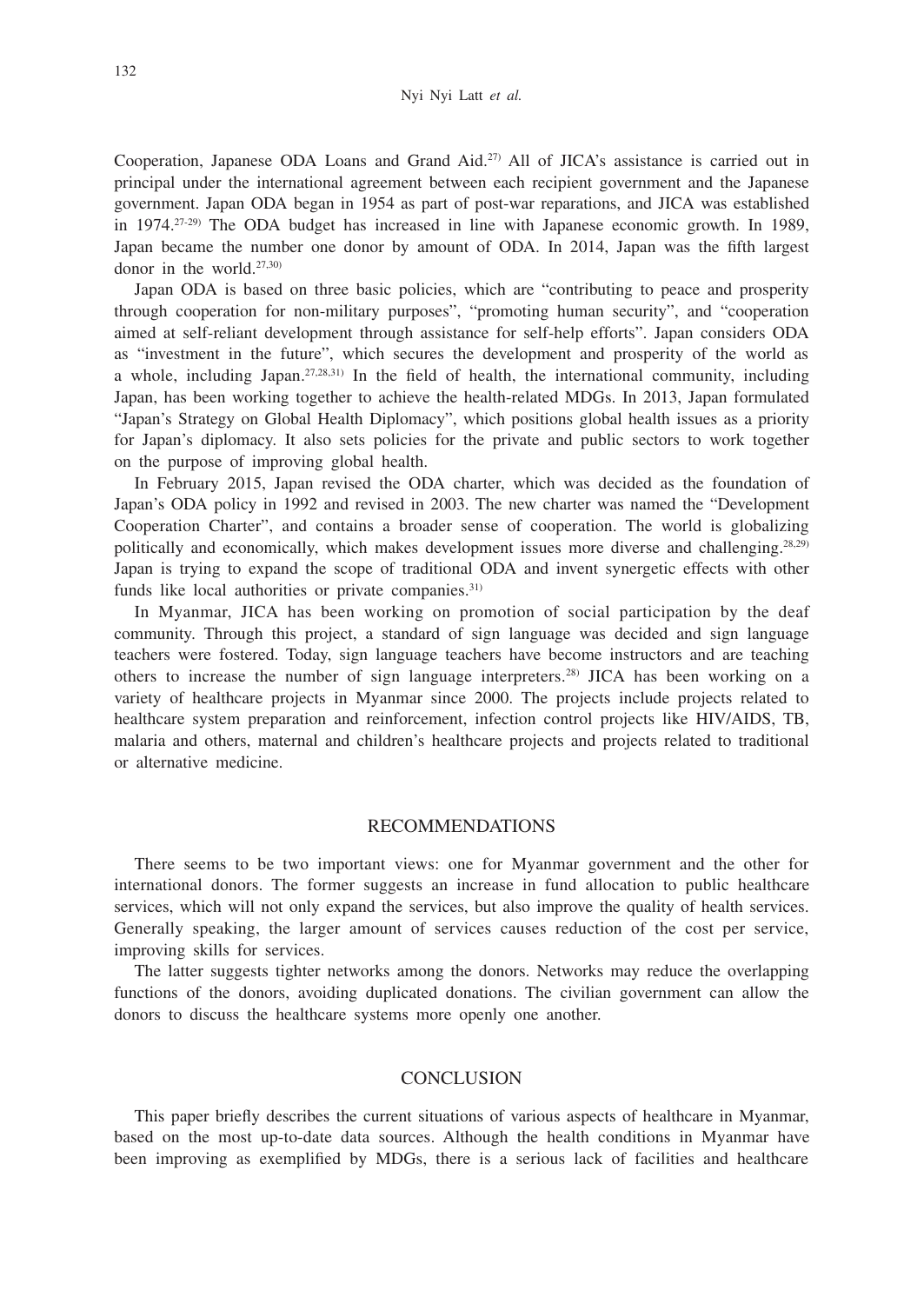professionals. A new attempt to introduce a health insurance is expected to further improve the conditions. National and international support is needed for successful improvement.

## ACKNOWLEDGMENTS

This manuscript was derived from the presentations at the 1st Healthcare Administration Symposium of Young Leaders' Program, held on June 19, 2015 at the Nagoya University Graduate School of Medicine.

## COMPETING INTERESTS

The authors have declared that no competing interests exist.

## **REFERENCES**

- 1) Ministry of Health. Country profile. *In: Health in Myanmar 2014*. pp. 2–5, 2014, Ministry of Health, Nay Pyi Taw, Myanmar.
- 2) Parmar PK, Barina CC, Low S, Tun KT, Otterness C, Mhote PP, *et al.* Health and human rights in eastern Myanmar after the political transition: a population-based assessment using multistaged household cluster sampling. *PLoS One*, 2015; 10: e0121212.
- 3) Saw YM, Win KL, Shiao LW, Thandar MM, Amiya RM, Shibanuma A, *et al.* Takingstock of Myanmar's progress toward the health-related Millennium Development Goals: current roadblocks, paths ahead *Int J Equity Health*, 2013; 12: 78.
- 4) Syaburn A. Myanmar ministers and opposition leaders agree plan to eliminate malaria by 2030. *Br Med J*, 2015; 351: h4268.
- 5) Kyaing NN, Sein T, Sein AA, Than Htike MM, Tun A, Shein NN. Smokeless tobacco use in Myanmar. *Indian J Cancer*, 2012; 49: 347–351.
- 6) Department of Population, Ministry of Immigration and Population. Summary of the main results. *In: The 2014 Myanmar Population and Housing Census, The Union Report: Sensus Report Volume 2*. pp.12–42. 2015. Ministry of Immigration and Population. Nay Pyi Taw.
- 7) Central Intelligence Agency. The World Factbook, Burma at https://www.cia.gov/library/publications/theworld-factbook/geos/bm.html.
- 8) Nyan M. Recent levels and trends of fertility and mortality in Myanmar. *Asia Pac Popul J*, 1991; 6: 3–20.
- 9) The World Bank. World Development Indicators at http://datatopics.worldbank.org/hnp/popestimates.
- 10) United Nations Department of Economic and Social Affairs/Population Division. World Population Policies 2013 at http://www.un.org/en/development/desa/population/publications/policy/world-population-policies-2013. shtml.
- 11) Ministry of Health. Myanmar Health Care System. *In: Health in Myanmar 2014*. pp. 6–8, 2014, Ministry of Health, Nay Pyi Taw, Myanmar.
- 12) Department of Health Planning in collaboration with Department of Health. Annual Hospital Statistics Report 2012, 2014, Ministry of Health, The Republic of the Union of Myanmar, Nay Pyi Taw, Myanmar.
- 13) Ministry of Health. Health Statistics *In: Health in Myanmar 2014*. pp. 142–151, 2014, Ministry of Health, Nay Pyi Taw, Myanmar.
- 14) WHO Global Health Observatory (GHO) data: Health System (Myanmar).WHO Health Statistics 2014. Available at: http://www.who.int/gho/publications/world\_health\_statistics/2014/en/.
- 15) Ministry of Health. Managing Health Workforces. *In: Myanmar Health Statistics 2014*. pp.126–130, 2014, Ministry of Health, Nay Pyi Taw, Myanmar.
- 16) Ministry of Health. Managing Health Workforces. *In: Myanmar Health Statistics 2014*. pp.131, 2014, Ministry of Health, Nay Pyi Taw, Myanmar.
- 17) Department of Health Planning in collaboration with Department of Health. Public Health Statistics 2012, 2014, Ministry of Health, The Republic of the Union of Myanmar, Nay Pyi Taw, Myanmar.
- 18) Ministry of Health. Morbidity and mortality. *In: Myanmar Health Statistics 2010*. pp.36–71, 2010, Ministry